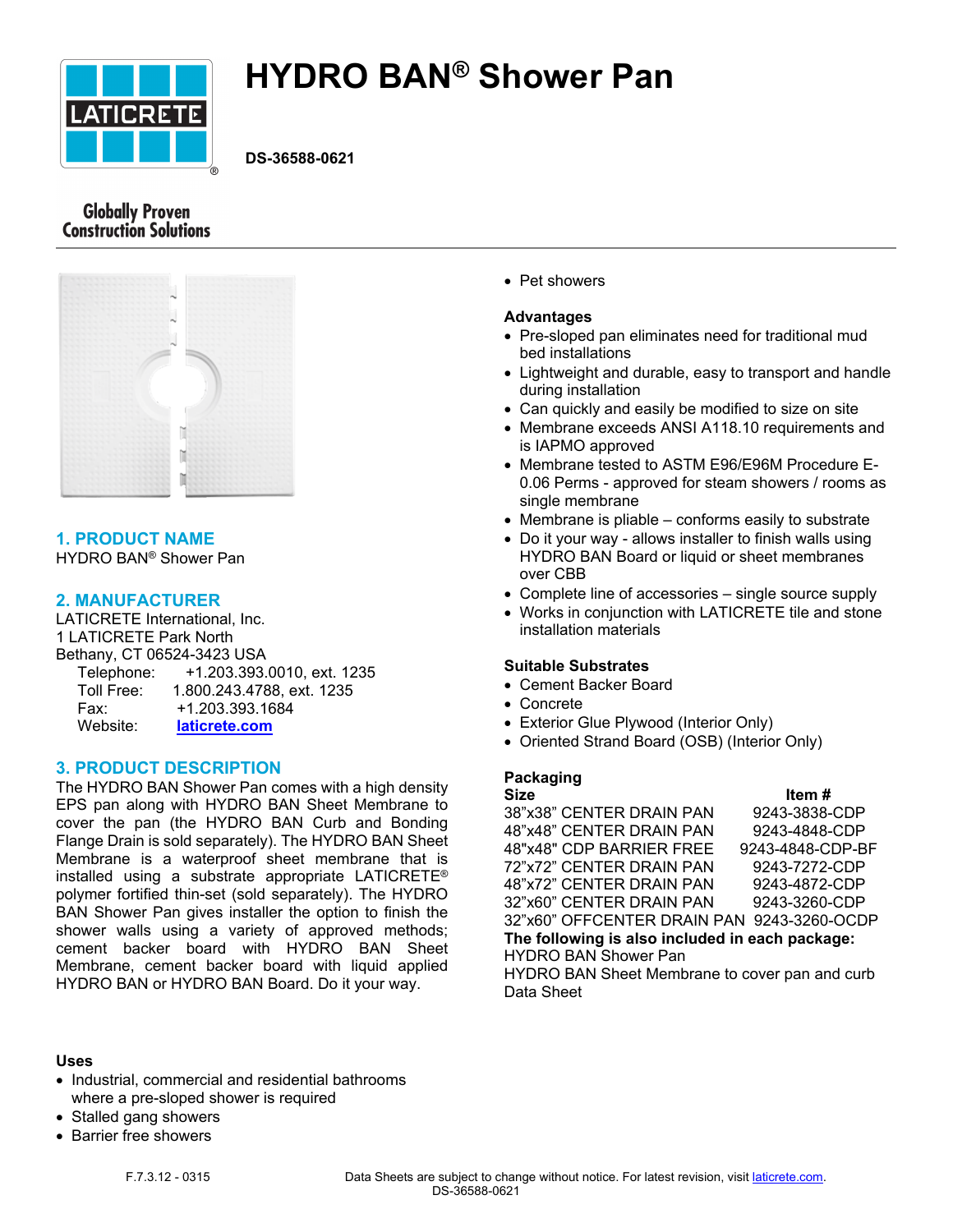#### **Approximate Coverage**

| Pan Item#            | Description                                 | Drain<br>Location   |
|----------------------|---------------------------------------------|---------------------|
| 9243-3838-<br>CDP    | 38"x38" (97x97 cm)                          | Center<br>Drain     |
| 9243-3260-<br>CDP    | 32"x60" (81x152 cm)                         | Center<br>Drain     |
| 9243-3260-<br>OCDP   | 32"x60" (81x152 cm)                         | Off Center<br>Drain |
| 9243-4848-<br>CDP    | 48"x48" (122x122 cm)                        | Center<br>Drain     |
| 9243-4848-<br>CDP-BF | 48"x48" (122x122 cm)<br><b>Barrier Free</b> | Center<br>Drain     |
| 9243-4872-<br>CDP    | 48"x72" (122x183 cm)                        | Center<br>Drain     |
| 9243-7272-<br>CDP    | 72"x72" (183x183 cm)                        | Center<br>Drain     |

## **Shelf Life**

Factory sealed containers of this product are guaranteed to be of first quality for five (5) years if stored at temperatures  $>32^{\circ}F(0^{\circ}C)$  and  $<110^{\circ}f(43^{\circ}c)$ .

## **Limitations**

- DO NOT bond to particle board, luan, interior glue plywood, Masonite® or hardwood surfaces.
- Do not use over dynamic expansion joints, structural cracks or cracks with vertical differential movement.
- HYDRO BAN<sup>®</sup> Sheet Membrane is not recommended for submerged applications. For these applications, use HYDRO BAN waterproofing membrane.
- Do not use over cracks >1/8" (3 mm) in width.
- Do not expose to negative hydrostatic pressure, rubber solvents or ketones.
- Must be covered with ceramic tile, stone, brick, screeds, terrazzo, or other traffic-bearing finish. Use protection board for temporary cover.
- Obtain approval by local building code authority before using product in shower pan applications.
- Do not install directly over single layer wood floors, plywood, tubs/showers/fountains or similar constructs.
- Not for use with HYDRO BAN Tile-In Bonding Flange Drain, use only the brushed, polished or oil rubbed bronze versions.
- Not for use beneath cement or other plaster finishes. Consult with plaster manufacturer for their recommendations when waterproofing membrane is required under plaster finishes.
- Not for use under self-leveling underlayments or decorative wear surfaces.
- Note: Surfaces must be structurally sound, stable and rigid enough to support ceramic/stone tile, thin brick and similar finishes. Substrate deflection under all live, dead and impact loads, including concentrated loads, must not exceed L/360 for thin bed ceramic tile/brick

installations or L/480 for thin bed stone installations where L=span length.

# **Cautions**

- Protect finished work from traffic until fully cured.
- Use care not to damage HYDRO BAN Sheet Membrane prior to installation of tile or stone finishes. Cover with protection board to protect from foot traffic and other trades when installing on horizontal surfaces.
- Wait a minimum of 24 hours after the installation before flood testing in order to allow the thin-set to fully cure and insure the integrity of all seams.
- For white and light-colored marbles, use a white LATICRETE® Latex Portland Cement Thin Set Mortar.

# **4. TECHNICAL DATA**







# **Applicable Standard**

- ASTM E96/E96M
- ANSI A118.10
- HYDRO BAN Sheet Membrane Meets or exceeds ANSI A118.10 specifications
- Physical properties shown below are for HYDRO BAN Sheet Membrane only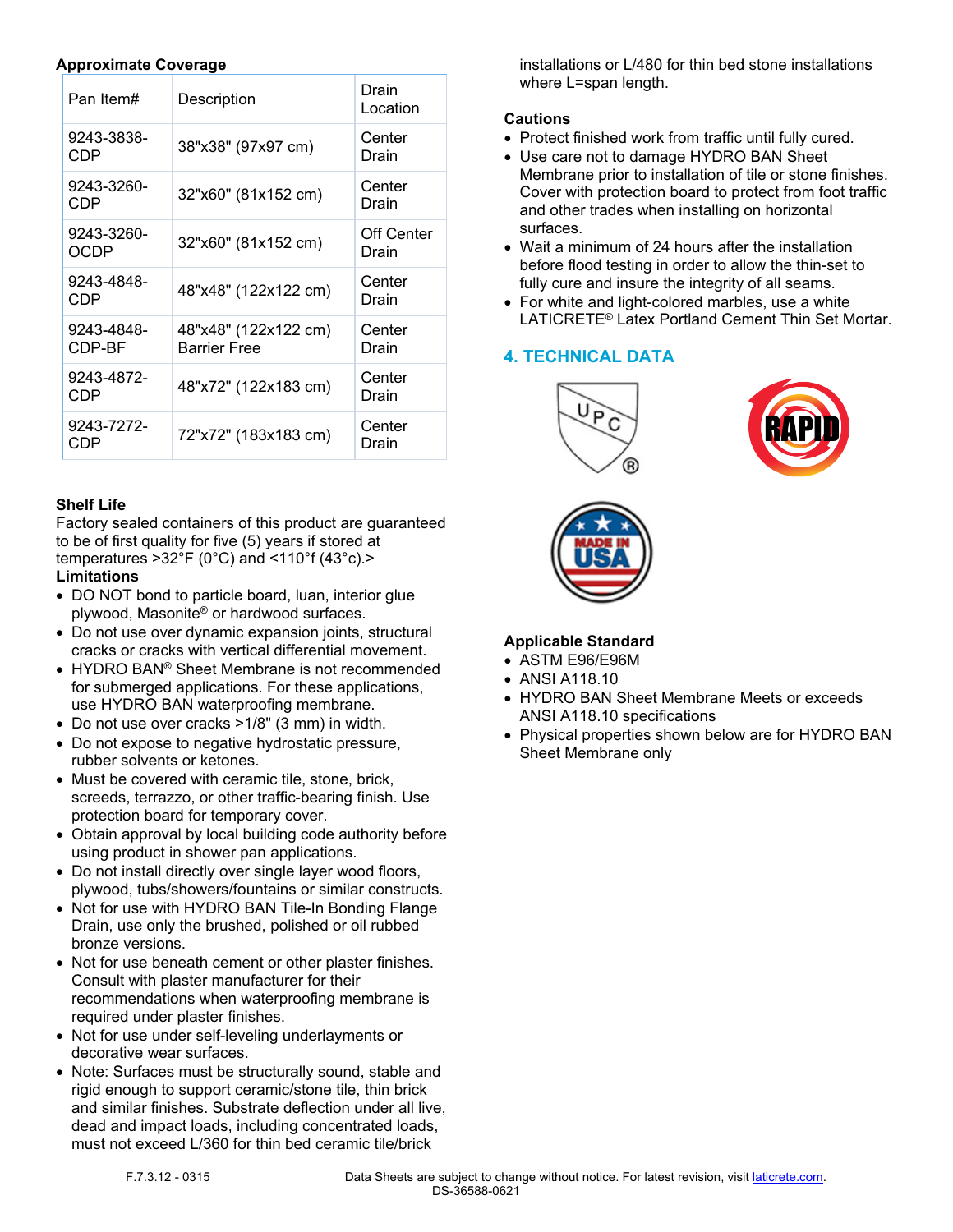#### **Physical Properties**

| Test                                                | <b>Test Method</b>             | Results                                                 |
|-----------------------------------------------------|--------------------------------|---------------------------------------------------------|
| Seam Strength                                       | ASTM D 751                     | 32.7 lbs/in.<br>(0.6kg/mm)                              |
| <b>Breaking Strength</b><br>Transverse              | ASTM D 751<br>Procedure B      | 1298 psi (9.0<br>MPa)                                   |
| <b>Breaking Strength</b><br>Longitudinal            | ASTM D 751<br>Procedure B      | 1867 psi (12.9<br>MPa)                                  |
| Waterproofness                                      | <b>ASTMD</b><br>4068           | Pass                                                    |
| 7-Day Dry Shear<br>Strength                         | <b>ASTM C482</b>               | 175 psi (1.2<br>MPa)                                    |
| 7-Day Water<br><b>Immersion Shear</b><br>Strength   | ASTM C482                      | 107 psi (0.7<br>MPa)                                    |
| 4-Week Shear<br>Strength                            | ASTM C482                      | 103 psi (0.7<br>MPa)                                    |
| 12-Week Shear<br>Strength                           | <b>ASTM C482</b>               | 105 psi (0.7<br>MPa)                                    |
| 100-Day Water<br><b>Immersion Shear</b><br>Strength | <b>ASTM C482</b>               | 113 psi (0.8<br>MPa)                                    |
| Permeance                                           | <b>ASTM E96</b><br>Procedure E | 0.06 Perm (<br>inch-lb)                                 |
| Resistance to<br>Temperature:<br>min./max.          | ΝA                             | -22°F / +194°F<br>$(-30^{\circ}C/$ +<br>$90^{\circ}$ C) |
| <b>Total Thickness</b><br>(approximate)             | Physical<br>measurement        | 20-30 mils<br>$(0.5 - 0.7$ mm)                          |

Specifications subject to change without notification. Results shown are typical but reflect test procedures used. Actual field performance will depend on installation methods and site conditions.

# **5. INSTALLATION**

#### **Surface Preparation**

Surface temperature must be  $50 - 90^{\circ}$ F (10 – 32 $^{\circ}$ C) during application and for 24 hours after installation. All substrates must be structurally sound, clean and free of dirt, oil, grease, paint, laitance, efflorescence, concrete sealers or curing compounds. Make rough or uneven concrete smooth to a wood float or better finish with a suitable LATICRETE underlayment. Do not level with gypsum or asphalt based products. Maximum deviation in plane must not exceed 1/4" in 10 ft (6 mm in 3 m) with no more than 1/16" in 1 ft (1.5 mm in 0.3 m) variation between high spots. Dampen hot, dry surfaces and sweep off excess water—installation may be made on a

damp surface.

1. Surfaces must be structurally sound, stable and rigid enough to support ceramic/stone tile, thin brick and similar finishes. Installer must verify that deflection under all live, dead and impact loads of interior plywood floors does not exceed industry standards of L/360 for ceramic tile and brick or L/480 for stone installations and L/600 for all exterior veneer applications where L=span length.

2. Minimum construction for interior plywood floors.

**SUB-FLOOR:** 5/8" (15 mm) thick exterior glue plywood, either plain with all sheet edges blocked or tongue and groove, over bridged joints spaced 16" (400 mm) o.c. maximum; fasten plywood 6" (150 mm) o.c. along sheet ends and 8" (200 mm) o.c. along intermediate supports with 8d ring-shank, coated or hot dip galvanized nails (or screws); allow 1/8" (3 mm) between sheet ends and 1/4" (6 mm) between sheets edges; all sheet ends must be supported by a framing member; glue sheets to with construction adhesive.

**UNDERLAYMENT:** 5/8" (15 mm) thick exterior glue plywood fastened 6" (150 mm) o.c. along sheet ends and 8" (200 mm) o.c. in the panel field (both directions) with 8d ring-shank, coated or hot dip galvanized nails (or screws); allow 1/8" (3 mm) to 1/4" (6 mm) between sheets and 1/4" (6 mm) between sheet edges and any abutting surfaces; offset underlayment joints from joints in sub-floor and stagger joints between sheet ends; glue underlayment to sub-floor with construction adhesive. Refer to Technical Data Sheet 152 "Bonding Ceramic Tile, Stone or Brick Over Wood Floors" for complete details.

# **Installation Preparatory Work**

- Dry fit all materials prior to installation
- Ensure that wall studding and sill plates are square and plumb for proper fit of pan.
- Do not leave any holes in the substrate other than the one for the waste line connection as indicated below. Holes left from tub replacements and unused waste lines need to be filled and structurally sound to meet substrate deflection as indicated in Limitations above.
- The substrate will need a hole to accommodate the drain fitting and waste line when the pan is installed. The hole will need to be 6" (15 cm) in diameter.
- Sub floor under pan must be clean and level. Cut floor drainpipe 1-3/4" (44 mm) below floor level.

## **HYDRO BAN® Shower Pan Installation**

- Test fit the pan and bonding flange drain to make certain they fit over the domestic drainpipe, flush and level with the floor.
- Remove the pan.
- If the pan needs to be site adjusted to fit the shower, use a circular saw or utility knife to cut the pan to the proper shower dimensions.
- Using a circular saw or utility knife recut the rabbet joints into the edges of the pan where required. The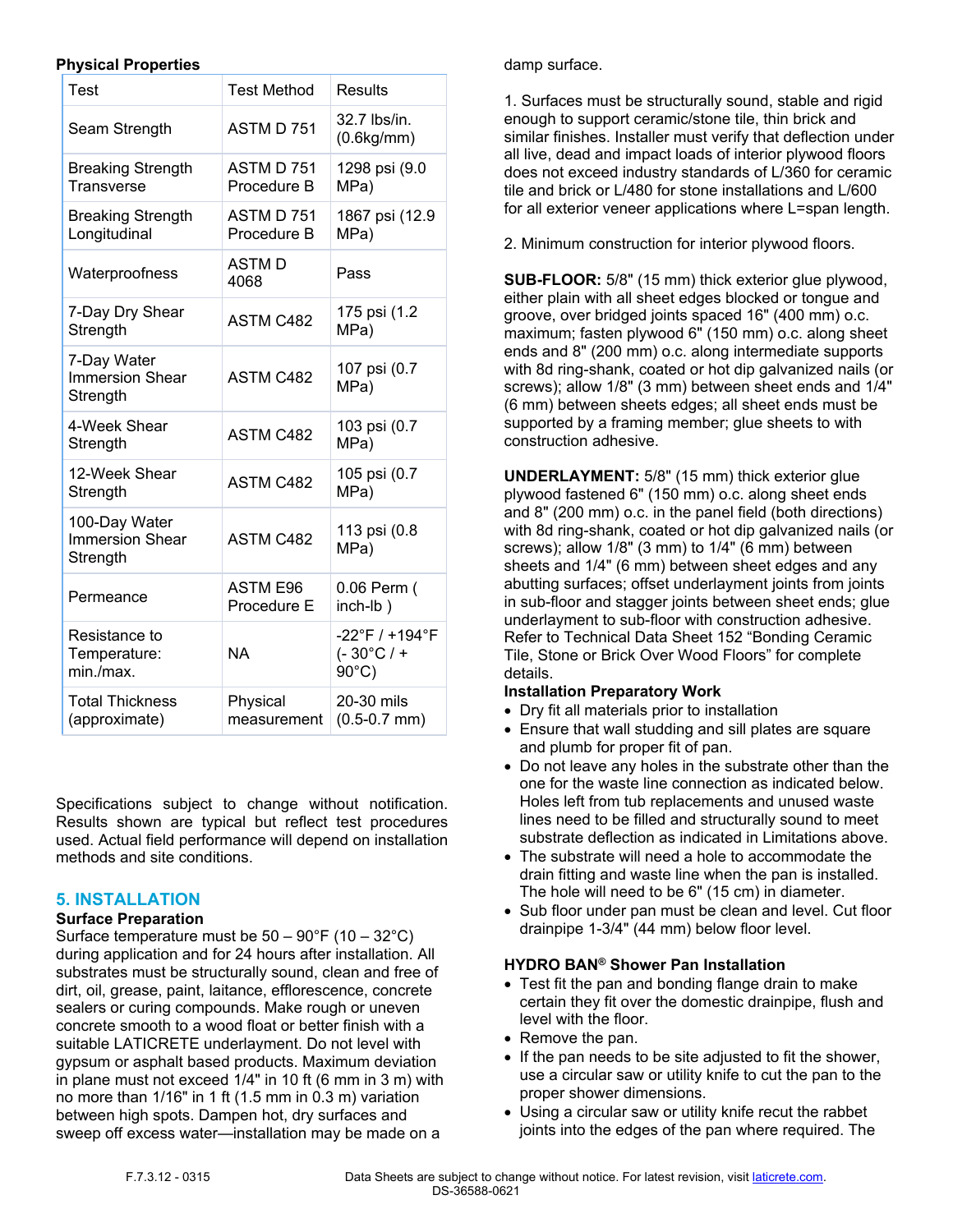rabbet joint lip should be 3/4" (19 mm) thick and 1/2" (12 mm) wide.

- Again, dry fit the pan and bonding flange drain to make certain they properly fit over the drainpipe, flush and level with the floor.
- Apply a polymer-fortified mortar to the floor area using a  $1/4$ " x  $3/8$ " (6 mm x 9 mm) square or "U" notched trowel.
- Skim coat the underside of the HYDRO BAN® Shower Pan with a polymer-fortified mortar.Set the pan into the wet mortar and apply pressure to achieve complete coverage.
- Check pan for level and apply weight (thin-set bags) equally across pan for 30 minutes.

#### **HYDRO BAN Barrier Free Shower Pan Installation Over Recessed Concrete or Wood Joist Supported Flooring**

Installation Over Recessed Concrete

- Recess the concrete floor to the thickest dimension required HYDRO BAN Shower Pan, 1" (25 mm) for the pan and 1/8" (3 mm) for the mortar to install the pans, so 1-1/8" (28 mm) total recess.
- Test fit the pan and bonding flange drain to make certain they fit over the domestic drainpipe flush and level with the floor.
- Remove the pan.
- If the pan needs to be site adjusted to fit the shower, use a circular saw or utility knife to cut the pan to the proper shower dimensions.
- Using a circular saw or utility knife re-cut the rabbet joints into the edges of the pan where required. The rabbet joint lip should be 3/4" (19 mm) thick and 1/2" (12 mm) wide. The rabbet joint can be eliminated at the shower opening to the room.
- Again, dry fit the pan and bonding flange drain to make certain they properly fit over the drainpipe, flush and level with the floor.
- Apply a polymer-fortified mortar to the floor area using a 1/4" x 3/8" (6 mm x 9 mm) square or "U" notched trowel.
- Skim coat the underside of the HYDRO BAN Shower Pan with a polymer-fortified mortar. Set the pan into the wet mortar and apply pressure to achieve complete coverage.
- Check pan for level and apply weight (thin-set bags) equally across pan for 30 minutes.

Installation Over Recessed Wood Joists

- When installing a HYDRO BAN Barrier Free Shower Pan over recessed wood joist flooring the sub floor and underlayment need to be removed to accommodate the shower pan.
- The existing floor joists need to be sistered by adding a 2" x 4" (50 x 100 mm) to either side of the floor joist and two on either side of the waste outlet 8" (203 mm) apart.

 The 2" x 4"s (50 x 100 mm) should be installed 3/4" (19 mm) below the top of the floor joists.



- Cut 3/4" (19 mm) nominal EGP to fit on top of the 2"x4"s (50 x 100 mm) and install the EGP so the top of the EGP is flush with the original floor joists.
- Test fit the pan and bonding flange drain to make certain they fit over the domestic drainpipe flush and level with the floor. (If the shower pan is below the height of the sub-floor and underlayment of the room another layer of EGP can be added on top of the floor joists under the shower pan to raise the height of the pan to meet that of the EGP flooring in the room. Keep in mind that the mortar to install the pan will raise the pan another 1/8" (3 mm).)
- Remove the pan.
- If the pan needs to be site adjusted to fit the shower, use a circular saw or utility knife to cut the pan to the proper shower dimensions.
- Using a circular saw or utility knife re-cut the rabbet joints into the edges of the pan where required. The rabbet joint lip should be 3/4" (19 mm) thick and 1/2" (12 mm) wide. The rabbet joint can be eliminated at the shower opening to the room.
- Again, dry fit the pan and bonding flange drain to make certain they properly fit over the drainpipe, flush and level with the floor.
- Apply a polymer-fortified mortar to the floor area using a 1/4" x 3/8" (6 mm x 9 mm) square or "U" notched trowel.
- Skim coat the underside of the HYDRO BAN Shower Pan with a polymer-fortified mortar. Set the pan into the wet mortar and apply pressure to achieve complete coverage.
- Check pan for level and apply weight (thin-set bags) equally across pan for 30 minutes.

# **Wall Board Installation**

 Apply a 1/4 to 1/2" (6 to 12 mm) continuous thick bead of HYDRO BAN® Adhesive & Sealant into the rabbet joint of the HYDRO BAN Shower Pan. Using 1/2" (12 mm) HYDRO BAN Board or cement backer board, set the board into the sealant until you see sealant oozing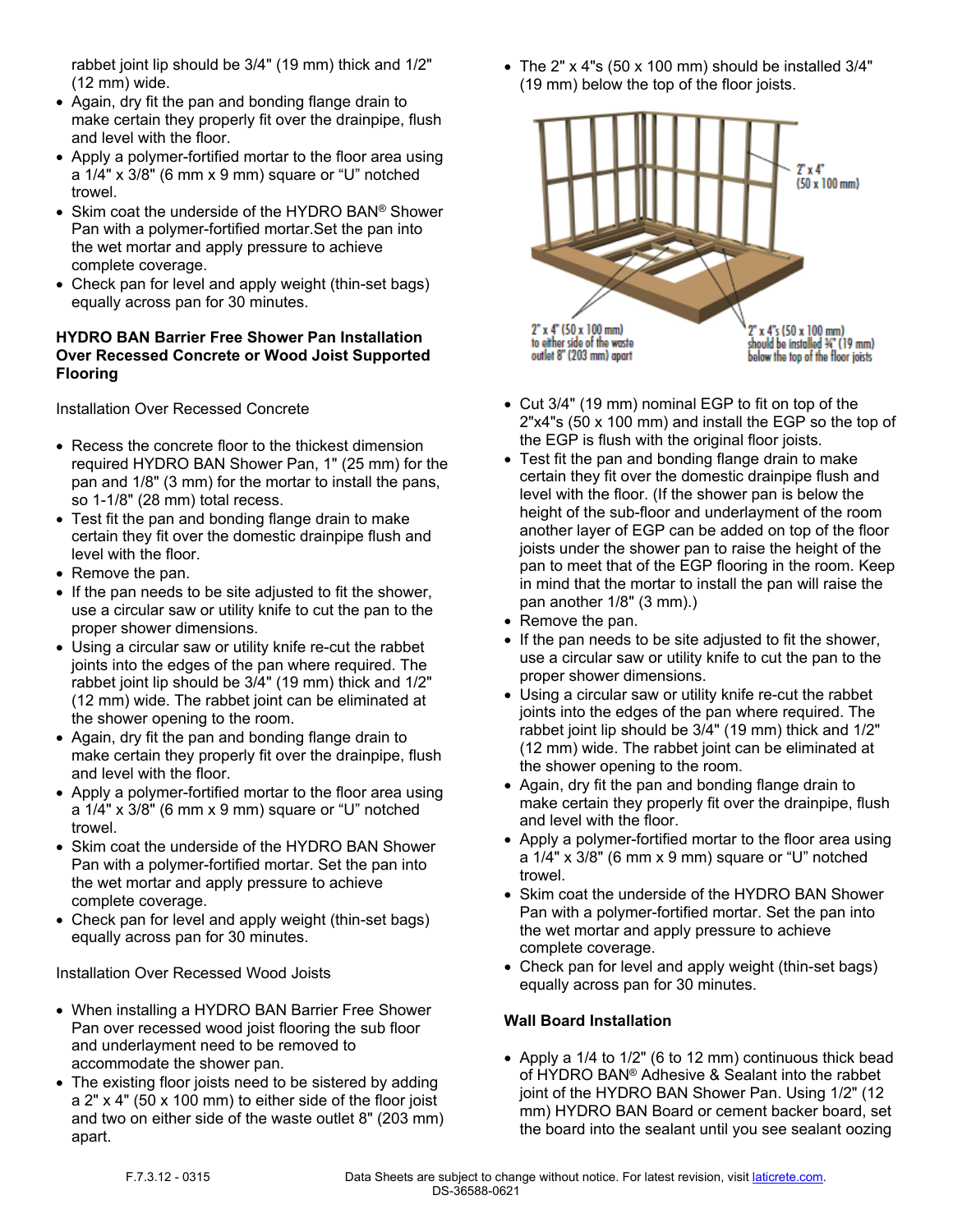out along the joint. Remove excess sealant using a margin trowel ensuring a continuous seal at the joint.

 Fasten backer board per board manufacturer's installation instructions (for HYDRO BAN Board follow instructions in DS 040.0.) directly to framing with the appropriate screw starting 1 foot (30 cm) above the shower pan. Follow the instructions from the backer board manufacturer when treating seams and penetrations.

## **HYDRO BAN Preformed Curb** *(Sold Separately)* **installation**

- Next, determine location of HYDRO BAN Preformed Curb. Affix curb to the floor area using a 1/4" x 3/8" (6 mm x 9 mm) square or "U" notched trowel and skim coat the underside of the curb.
- Before setting curb in place, apply a bead of HYDRO BAN Adhesive & Sealant to HYDRO BAN Shower Pan channel and to the adjoining wall panels.

## **HYDRO BAN Membrane installation**

- If installing HYDRO BAN Sheet Membrane over cement backer board follow the installation instructions in DS-041.0.
- If installing HYDRO BAN liquid applied waterproofing membrane over cement backer board follow the installation instructions in DS-663.0.

## **HYDRO BAN® Bonding Flange Drains**

- First, if the waste line is already in place, dry fit the bonding flange drain making sure that it seats properly on the pan and floor and connects to the domestic waste line. If the waste line is not in place and the plumber will make the connection proceed with the installation without connecting the bonding flange drain to the waste line.
- Apply a polymer fortified thin-set (253 Gold or better) around the opening where the bonding flange will sit with a 1/4" x 3/16" (6mm x 5mm) V-notched trowel. Apply PVC or ABS solvent and adhesive to the waste line and the bonding flange female portion of the connection on the bonding flange.
- Install the bonding flange and smooth out any thin-set that has oozed out during the installation.

*Note: When connecting an ABS or PVC bonding flange drain to the domestic waste line the solvent choice is based on drain type. Follow manufacturer's instructions. (If a plumber is making the connection this step can be performed after the pan).*

#### **HYDRO BAN Sheet Membrane over the pan**

• Install the HYDRO BAN Sheet Membrane over the HYDRO BAN Shower Pan (and curb for non-barrier free shower pans) and the bonding flange using a LATICRETE polymer fortified thin-set. Insure that the HYDRO BAN Sheet Membrane extends to the first 90° radius of the HYDRO BAN Bonding Flange Drain.

- (For barrier free shower pans without a curb the sheet membrane that covers the pan will need to be trimmed to fit the pan dimensions slightly.)
- Apply polymer fortified thin-set mortar (253 Gold or better) with a 1/4" x 3/16" (6mm x 5mm) V-notched trowel. Press the HYDRO BAN Sheet Membrane firmly into the adhesive. Remove any trapped air and guarantee full adhesion to the material by spreading the adhesive from the inside out using a trowel or straightedge with rounded corners.
- Install sheet membrane up and over the curb being sure to overlap it onto the sealing tape between the pan and the curb or overlap onto the the pan sheet membrane by 2" (5 cm).The adjusting ring is installed with a LATICRETE polymer fortified thin-set when installing the tile in order to line up the grate with the tile.

## **Flood Testing**

- Allow adhesive to cure fully before flood testing, a minimum of 24 hours after final cure at 70°F (21°C) and 50% RH.
- Cold and/or wet conditions will require a longer curing time.

## **Drain Grate and Tile Installation**

- Install tile according to industry guidelines and installation instructions using a LATICRETE polymer fortified thin-set (253 Gold or better).
- Screw the HYDRO BAN Drain Grate down so it will be 1/16" (2 mm) below the final tile height with thin-set, cover the area over the HYDRO BAN Bonding Flange where the adjusting ring will sit with a polymer fortified thin-set (253 Gold or better) and install the adjusting ring prior to finishing the tile around the drain grate.

# **6. AVAILABILITY AND COST**

## **Availability**

LATICRETE materials are available worldwide.

## **For Distributor Information, Call:**

 Toll Free: 1.800.243.4788 Telephone: +1.203.393.0010 For on-line distributor information, visit LATICRETE at **[laticrete.com](https://laticrete.com/)**

## **Cost**

Contact a LATICRETE Distributor in your area.

## **7. WARRANTY**

See 10. FILING SYSTEM: